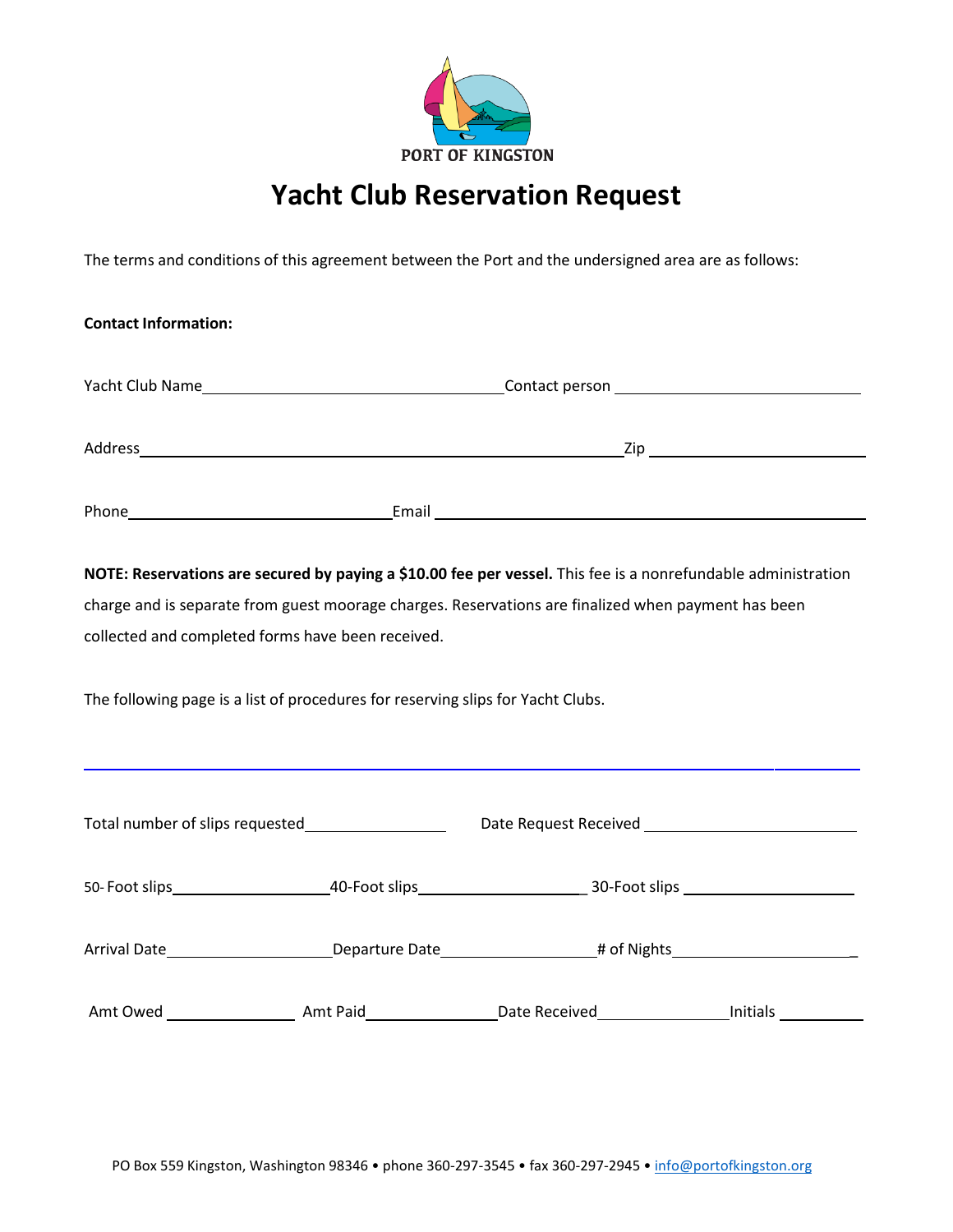## **Agreement Rules, and Regulations and Policies**

- 1. **Slip Assignment:** The Port of Kingston will assign each participating member a slip. It is the yacht club's responsibility to provide the Port with a complete list of members attending. Please see last page of this form for all required information for each member. This roster is due no later than 14 days prior to the arrival date of the reservation request. The Port will confirm slip assignments with attending members and fleet captain no later than seven days prior to the arrival date of the reservation.
- 2. **Reservation Fee:** The reservation fee is \$10.00 per vessel. This fee is a nonrefundable administrative charge and is separate from guest moorage charges. This fee is due to the Port office no later that 14 days prior to the arrival date of the reservation. The yacht club is responsible for paying these reservation fees in a lump sum, preferably at the time of the reservation request. The Port no longer permits yacht club reservation fees to be paid individually by each member.
- 3. **Cancellations:** Cancellations must be made by contacting the Marina Office. No refunds of reservation fees will be issued for cancellations.
- 4. **Check In:** Check in time is 1:00pm on the date of arrival.
- 5. **Check Out:** Check out time is 12:00pm (noon) on the day of departure.
- 6. Reservations can be made up to one year in advance (365 days).
- 7. Year round the Port has a stage for rent if a Yacht Club wishes to plan entertainment. In the summer months a large tent is also available to rent for gatherings, dinners etc. With a permit, alcohol can be served in the tent. Please contact the Marina Office for more information.
- 8. I understand that these forms must be returned to the Port office no later than 14 calendar days from the arrival date of the request or the slips will be released.

By signing below, I understand and agree to the above rules. If I choose not to pay this advance fee for my Yacht Club and am not willing to provide the Port of Kingston with a master list at least two weeks prior to our reservation date, our club members will still able to make individual reservations on a first-come, firstserve basis by calling the Port of Kingston Marina Office.

Signature of Contact Person **Date** 

Email Address **Phone Number**